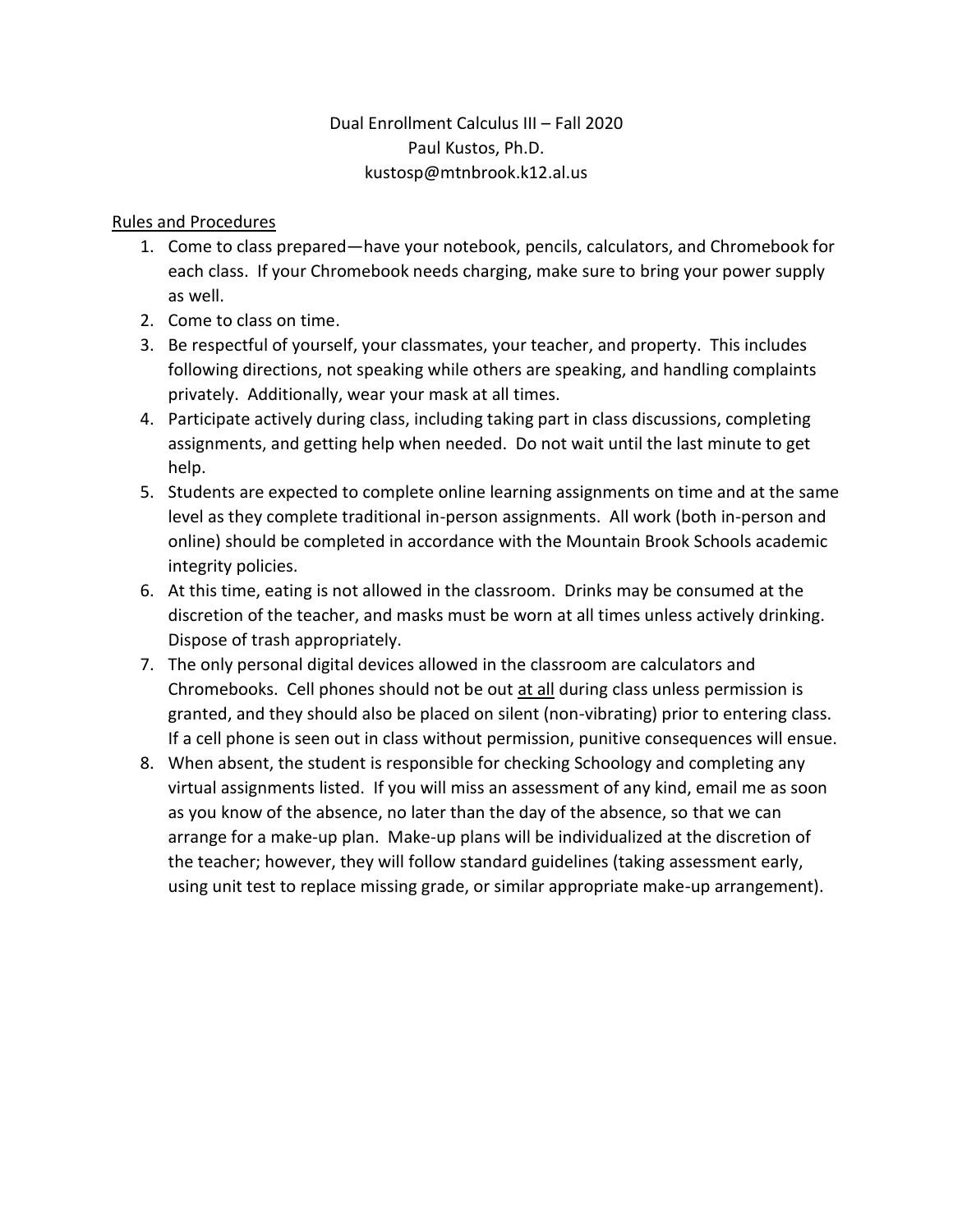# Grading Policy

Grades will be determined on the total points method (total points earned divided by total points assigned). Grades for the course will come from the following:

- Unit tests (5 total, 100 points each)
- Final exam (200 points)

The grading scale is as follows:

A: 90-100

- B: 80-89
- $C: 70-79$
- D: 65-69
- F: 0-64

## Homework

Homework will be given in-class but not counted for a grade—the point of homework is to give the student opportunity to practice mathematical skills.

### Office Hours

Unless some urgent/pressing situation arises, I will be available in my room for help at the following times:

- $\bullet$  before 7:15 am, T, W, Th
- $\bullet$  1<sup>st</sup> half of 7<sup>th</sup> period, T, Th
- by appointment

# Contact

I may be contacted via my school e-mail address, kustosp@mtnbrook.k12.al.us.

For students:

- You may email me at this address from your school-issued Gmail account only—I will not respond to any student email from another source.
- I do not respond to emails sent to my school-issued Gmail account, so make sure to send email to the address above.
- Please include your first and last names in your email so that I will know with whom I am conversing.
- Students should check their Gmail twice daily (AM & PM) at a minimum.

For parents:

Email is the best way to reach me. I will try to respond to emails within 24 hours.